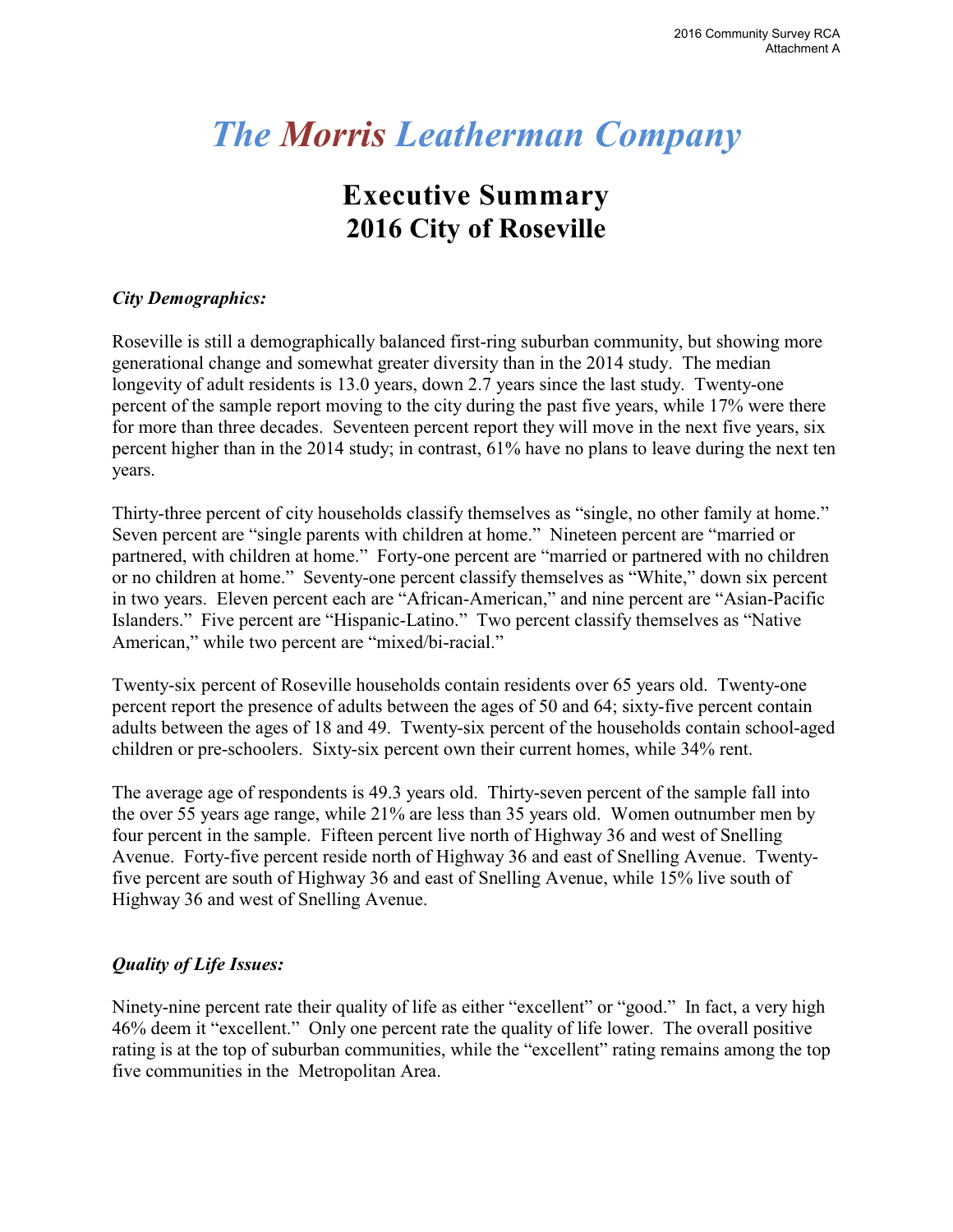At 18% and 14%, respectively, "strong neighborhood/good housing" and "safe community" lead the list of attributes people like most about living in the community. "Friendly people" is third, at 13%, followed by "close to family," at 10%, "close to job," at nine percent, and "parks and trails," also at nine percent. The most serious issues facing the city remain "rising crime" and "high taxes," at 13% and 10%, respectively. Eight percent point to "poor city spending," and seven percent cite "lack of jobs and businesses." A "booster" group of 36%, twelve percent higher than in the 2014 study, says there are "no" serious issues facing the community; the size of the booster group in Roseville is five times higher than the norm for a Metropolitan Area suburb.

Ninety-five percent think things in Roseville are generally headed in the "right direction." Only three percent regard things "off on the wrong track," primarily due to "rising crime," "poor City spending," and "growing diversity."

A top rating of 91% of the sample report the general sense of community in the City of Roseville is "very strong" or "somewhat strong"; only eight percent rate it lower. Twenty-five percent report a closer connection to the City of Roseville "as a whole," while 48% have a closer connection to their "neighborhood." Six percent report a closer connection to the "School District"; five percent, to their "church; four percent to their "workplace"; and, 12% to their "family and friends." An almost-unanimous 99% feel "accepted" in the City of Roseville.

In thinking about a city's quality of life, 25%, down seven percent in two years, feel the most important aspect is "safety." Eighteen percent point to "sense of community," while 17% cite "good schools." Sixteen percent point to "city upkeep." Fourteen percent each believe "better roads" and "more jobs" are aspects of the city which needs to be fixed or improved in the future. Thirteen percent feel the same about "lower taxes." But, 33% think there is "nothing" or are unsure about anything needing fixing or improving. Fifty-nine percent believe there is "nothing" or are unsure about anything currently missing from the community which, if present, could greatly improve the quality of life for residents. Sixteen percent would like to see "more public transportation," while eight percent want "more affordable housing," and seven percent would like to see "more jobs."

#### *Community Characteristics:*

In assessing the one or two most important characteristics of a high quality of life community, 53% point to "low crime rate" and 43% choose "good school system." This reverses the order of the top two choices two years ago. Twenty-seven percent pick "well-maintained properties," and 21% select "low property taxes." There are two characteristics moderate percentages consider to be of least importance: "community events and festivals," picked by 32%, and "variety of shopping opportunities," chosen by 23%.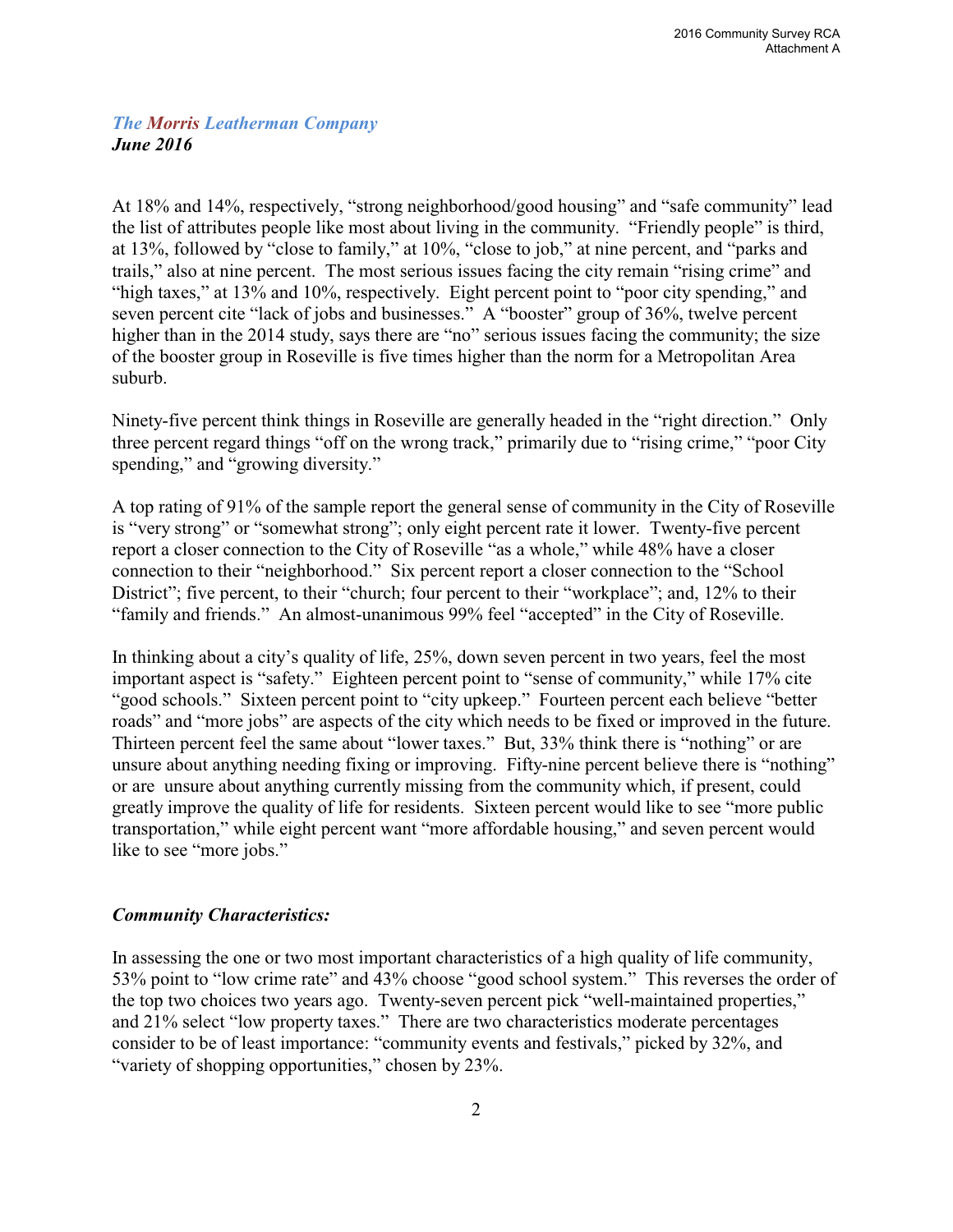In examining the number or quantity of various community characteristics, majorities of residents think Roseville has "about the right amount" of 11 of 12 discussed. In fact, in all but three cases, the percent of residents seeing "too few" or "too many" is relatively equal, indicating even splits in opinions about each of these characteristics. In the three cases where opinions are more skewed in one direction or the other, residents tended to see "too few." When considering condominiums, 25% think there are "too few," while 12% see "too many." Similarly, with respect to townhomes, 28% see "too few" and 16% judge there to be "too many." Finally, in thinking about assisted living for seniors, 25% feel there are "too few" opportunities, while 13% see "too many. The 10 attributes posting higher levels of agreement about current numbers are: affordable rental units, market rate rental units, affordable owner-occupied housing, "move up" housing, higher cost housing, parks and open space, trails and bikeways, service and retail establishments, and entertainment and dining opportunities.

Ninety-four percent, six percent higher than the 2014 study, are either "very committed" or "somewhat committed" to stay in Roseville if they were going to move from their current home to upgrade. Just as impressive, 94%, a seven percent increase, are committed to stay in the city of they were going to move from their current home for downsizing.

#### *City Services:*

In evaluating specific city services, the mean approval rating is 90.4%, a significant 4.1% increase over the 2014 level. If we consider only residents holding opinions, the mean score is a high 94.6%, well within the top 10% of summary ratings in the Metropolitan Area. Over 95% rate police protection, fire protection, police protection, emergency medical services, drainage and flood control, building inspections, code enforcement, trail and pathway plowing in parks and pathway repair and maintenance in neighborhoods as either "excellent" or "good." Between 90% and 94% favorably rate sewer and water, animal control, snow plowing, trail and pathway plowing in neighborhoods, and pathway repair and maintenance in the parks. The only exception: eighty-one percent rate street repair and maintenance, nevertheless 16% higher than the Metropolitan Area norm. Ironically, the major irritants leading to lower ratings are not street maintenance-specific; they are "turkeys and coyotes," at 30%, "poor water taste," at 22%, and "flooding," at 17%.

#### *Property Taxes:*

Roseville residents can be classified as fiscal moderates. Forty-four percent think their property taxes are "high" in comparison with neighboring suburban communities, while 43% see them as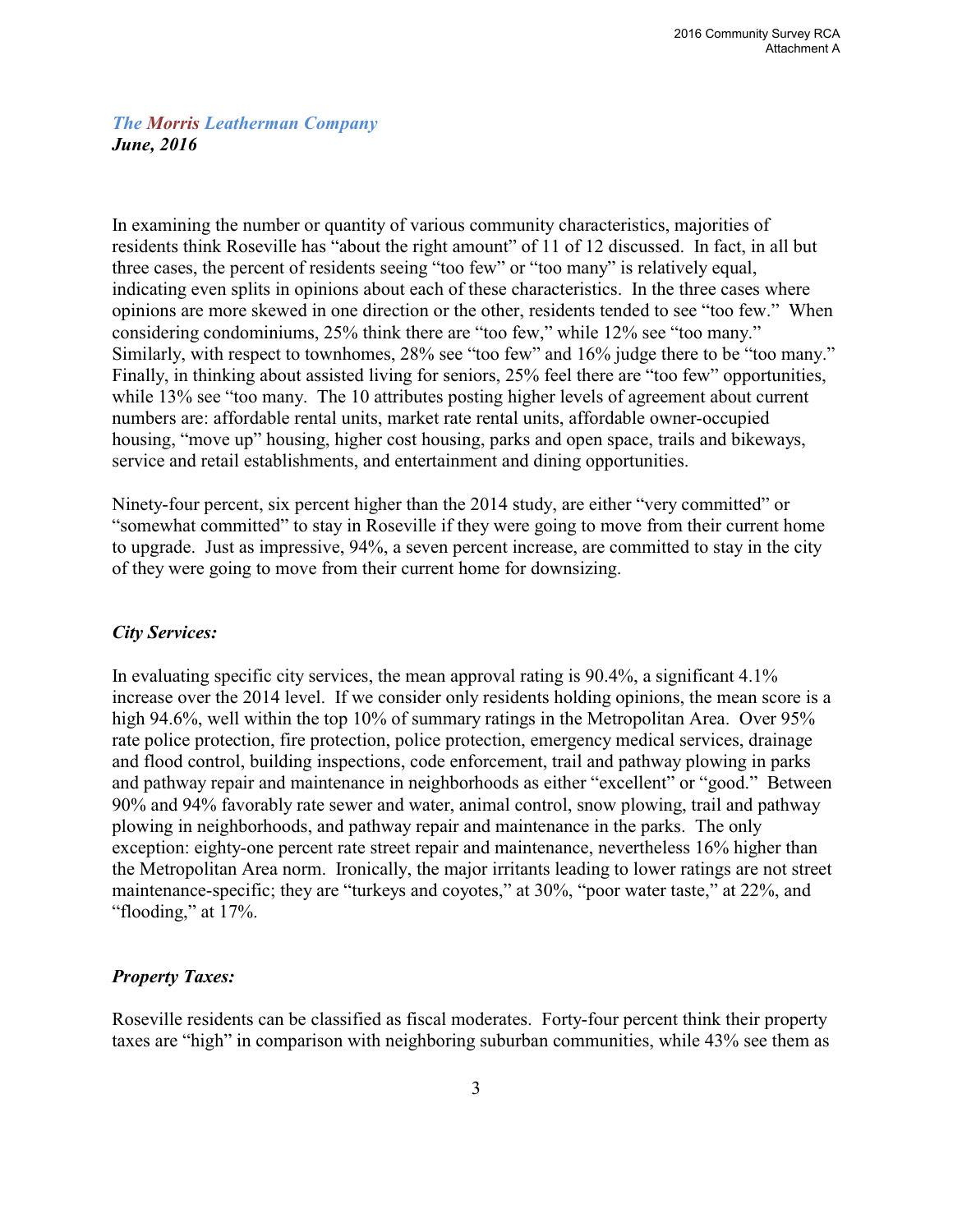"about average." Ninety-four percent of the residents view city services as either an "excellent" or a "good" value for the property taxes paid; this endorsement level continues to place Roseville within the top decile of Metropolitan Area suburbs. While 58% of the sample would favor an increase in their city property taxes to maintain city services at their current level, 38% would oppose an increase under these circumstances; this split dramatically reverses the 2014 plurality, 49%-40%, opposed to this type of tax increase.

Solid majorities endorse the City continuing to invest in long-term infrastructure projects. By an 89%-11% margin, residents support investing in city roads. An 86%-13% majority favors investments in water and sewer pipes, and an 81%-19% majority feels the same about pedestrian pathways. Lower support levels, although still resounding, are the 75%-25% majority in favor of continued investment in bikeways and the 74%-25% in favor of City buildings. Overall, the average change in support in comparison with the 2014 study is +5.2%, reflecting a growing consensus in favor of long-term investments.

# *City Government and Staff:*

Respondents give the Mayor and Council a job approval rating of 93%, up five percent in two years, and a disapproval rating of only four percent. The almost 23-to-one approval-to-disapproval rating of the Mayor and City Council remains among the top ratings in the Metropolitan Area suburbs.

Citizen empowerment is at a very high level. A comparatively low number of residents  $-14\%$  – feel they could not have a say about the way the City of Roseville runs things, if they want. This level of alienation is 8% lower than the 2014 level. Most communities score between 20% and 30% on this query. Overall, the inability to influence decision-makers is not a major issue.

Residents award the City Staff a job approval rating of 97% and a disapproval rating of only two percent. Both the absolute level of approval and the 49-to-one ratio of approval-to-disapproval are also among the top Metropolitan Area suburbs.

#### *Neighborhoods and Businesses:*

Ninety-eight percent rate the general appearance of the community as either "excellent" or "good"; only two percent are more critical in their evaluations. "Messy yards" and "rundown homes" are the chief complaints of the small number posting a negative judgment. Over the past two years,  $61\%$  think the appearance of Roseville "remained about the same," while  $31\% - a$ five percent increase since the last study – see an "improvement," and only seven percent, a "decline." Code enforcement is also highly rated: 93% award this service either an "excellent" or "good" rating, a six percent increase since the 2014 study; only four percent are more critical,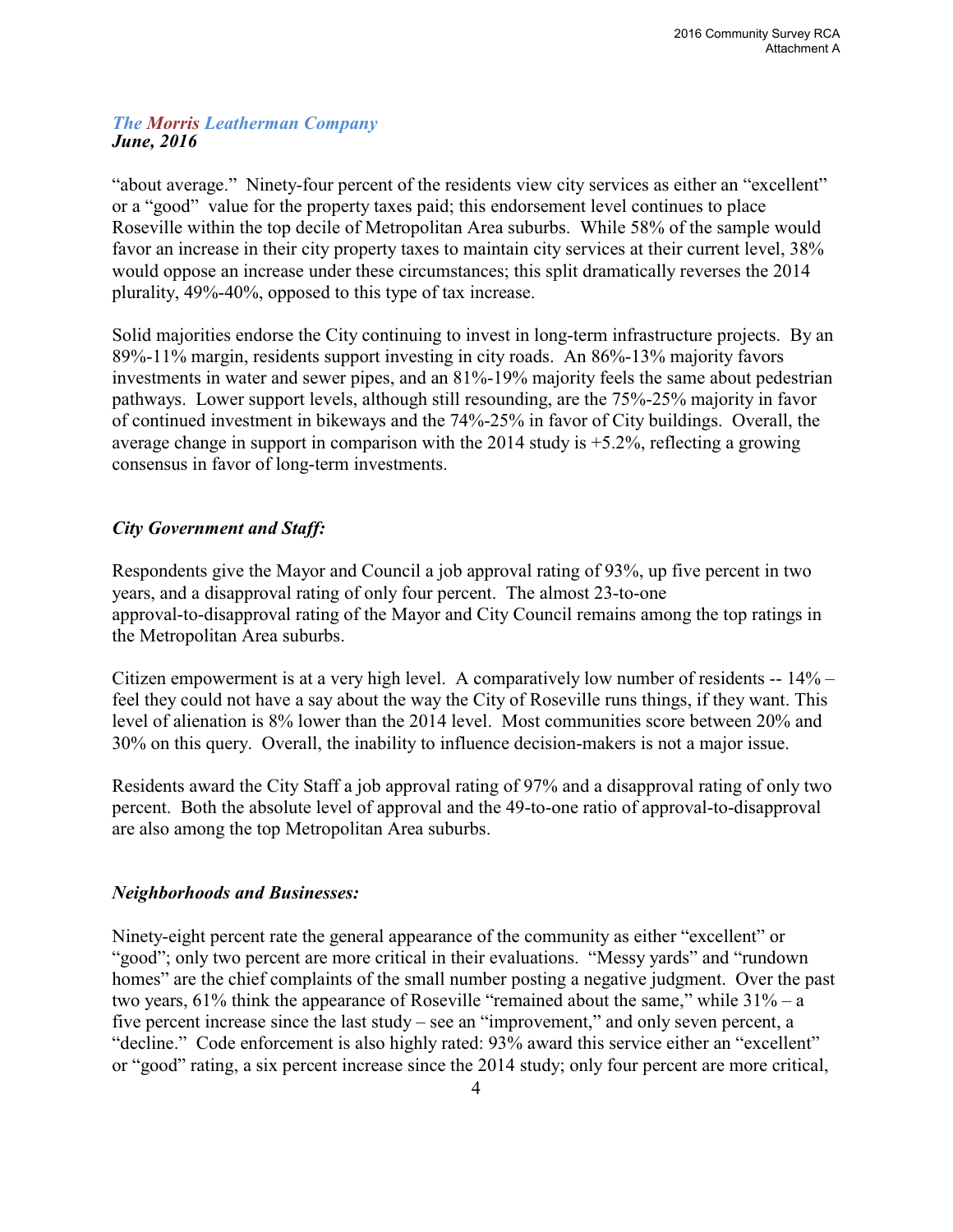focusing on "messy yards," "loose animals," and "rundown homes." Only 57% are aware that Roseville offers a housing program for residential home improvements; similarly, only 52% are aware the City also sponsors free home and garden workshops each February and Fall.

# *Curbside Recycling:*

Seventy-five percent participate in the curbside recycling program by separating recyclable items from the rest of their garbage. The 25% who do not participate indicate they "don't have enough recycling," "don't recycle at all," and "don't want to separate recyclables from their garbage." A smaller percentage of nonparticipants report their "building or association handles it." Most program participants, 72%, put their recyclables out for collection every two weeks; twentyseven percent do so on a monthly basis. By a 70%-26% majority, participants oppose a change to an every week collection schedule for recyclable. Of the minority supporting the change, only 53% would still favor a change if it increased their costs. When changes or improvements are discussed only two suggestions are made by most numbers of current participants: Six percent would like "bigger containers" and four percent would like "more timely pick-ups."

By a 49%-32% margin, residents oppose a curbside collection program for compostable waste for an additional fee. The main reason for opposition is the "additional cost," while the main reason for support is "general environmental benefits." If a curbside collection program for compostable waste were available, 50% of the household's surveys would be at least "somewhat likely" to participate; but, using standard market projection techniques, only 16% would actually participate in the new program.

#### *Public Safety:*

In rating the seriousness of public safety concerns in the City of Roseville, 19% feel "youth crimes and vandalism" is their greatest concern. Eighteen percent feel similarly about "traffic speeding," 11% point to "break-ins and theft from automobiles," and nine percent each see the most serious concern as "residential crimes, such as burglary and theft" or "drugs." As in the 2014 study, no one category clearly dominates. But, 21% consider none of these as serious concerns, up seven percent since the survey taken two years ago.

Ninety percent rate the amount of police patrolling in their neighborhood as "about the right amount," while eight percent think it is "not enough," and two percent see "too much."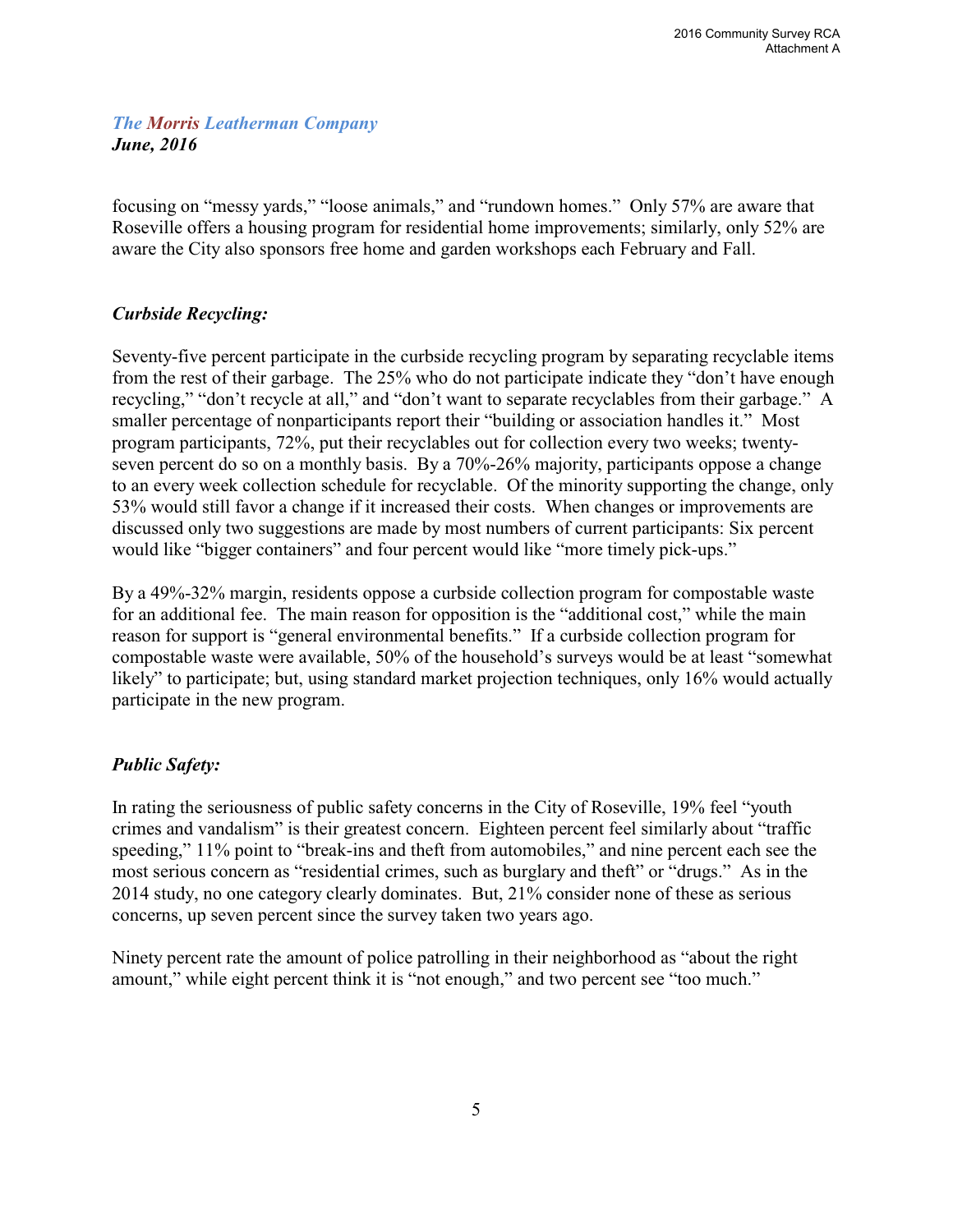#### *The Morris Leatherman Company April, 2016*

#### *Parks and Recreation:*

Ninety-nine percent rate the park and recreation facilities in Roseville as either "excellent" or "good." Only one percent is more critical. Among the City's recreational facilities, 39% most frequently use "neighborhood parks," 26% most often use "trails," and seven percent most frequently use "athletic fields." But, 28% of the City's households do not use any of these facilities. Ninety-seven percent highly rate the upkeep and maintenance of Roseville City Parks; only two percent are more critical in their judgments. A nearly unanimous 98% feel existing recreational or sports facilities offered by the City of Roseville meet the needs of their households.

Forty-one percent again report household participation in a city-sponsored park and recreation program. While the vast majority have no suggestions for offering new or expanding current park and recreation programs, five percent support offering "more events in the parks."

Twenty-six percent report household members use the trail system at least once per week, a 13% decrease since the last study; forty-five percent do so several times a monthly or just on a monthly basis, a 17% increase in two years; and, 10% are less frequent trail users. Twenty percent report no one in their household uses the trails at all. In prioritizing expansions or improvements of the City's trail system, 41% choose "construction of trails connecting neighborhoods and parks," 25% pick "construction of additional trails for exercise within parks, "and 21% favor "construction of trails connecting the neighborhood and shopping and business areas."

Seventy-nine percent are aware the City opened new park buildings at Autumn Grove, Lexington, Oasis, Sandcastle and Villa Parks. Forty-nine percent of the sample visited or used one of the new park buildings. Among the 51% not visiting a new park building, 40% report "they have no time or are too busy," 28% have "no interest," 18% report "age or health issues," and 10% think the distance is "too far." But, 99% of park building visitors rate their experience as either "excellent" or "good," and an emphatic 95% would consider using one of the new park buildings again in the future.

#### *Community Center:*

By a 75%-19% majority, residents support *in concept* the construction of a Community Center by the City of Roseville; this level of support is 11% higher than in the 2014 study. Sixty-six percent of the sample, up 14% in two years, indicate that a member of their household would be at least "somewhat likely" to use the facility if it were built; using standard market projection techniques, the expected user level would be 21% of the city's households.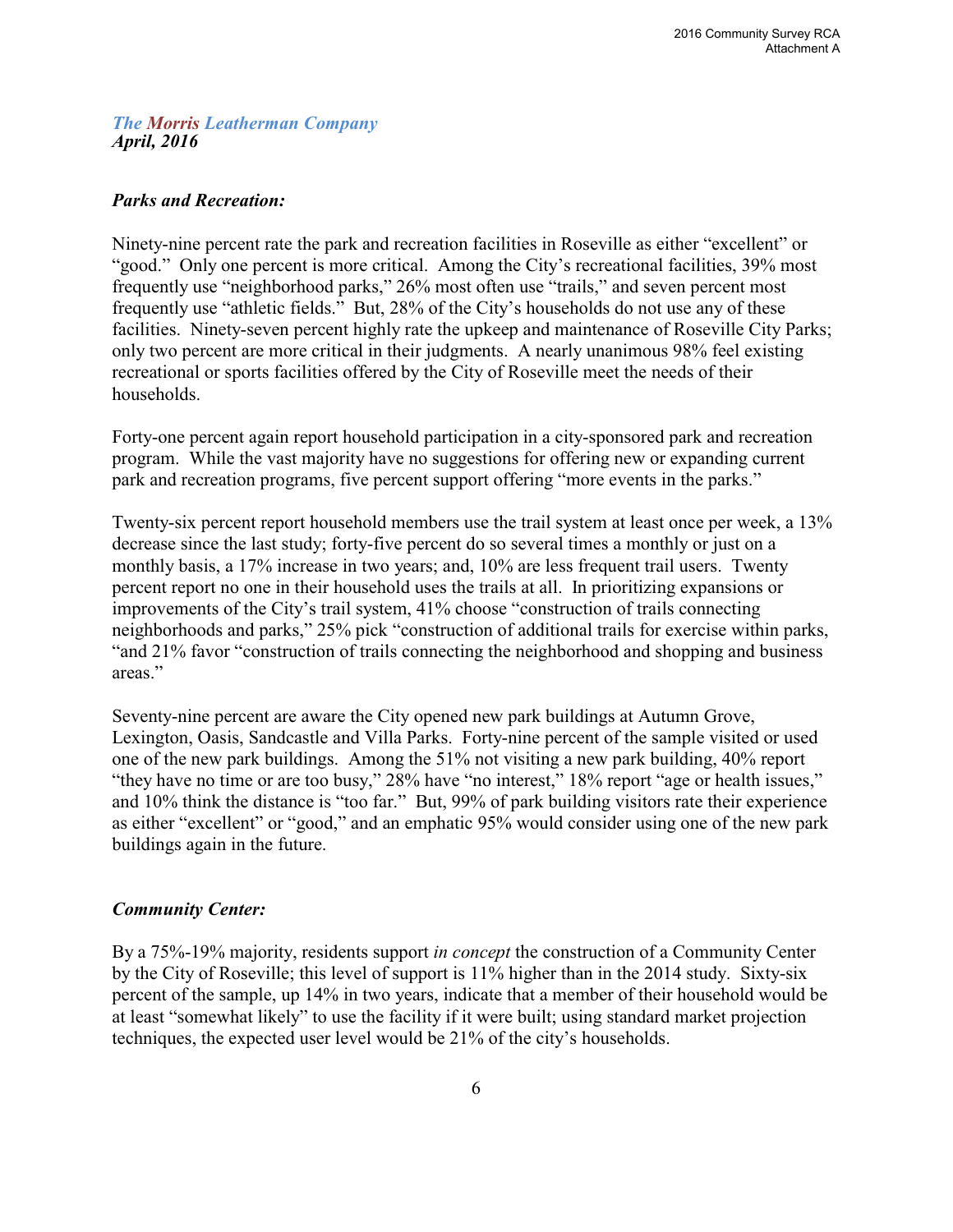*The Morris Leatherman Company April, 2016*

#### *Communications Issues:*

The City Newsletter remains the most often indicated primary source of information about the community, at 44%. The local newspaper ranks second, at 17%, and the "City website," is third, at 14%. The "grapevine" is relied upon by nine percent of the sample. Preferred sources of information about City Government and its activities are somewhat different from the existing communications pattern. This time, City publications and newsletters are at the top of the list, at 31%. Twenty-two percent choose "mailings to their home," nineteen percent prefer "e-mail," and 16% opt for the "City Website."

Eighty-three percent receive the "Roseville City News," and 85% of this group regularly read it. The reach of the publication is 71% of the community's households, down eight percent in two years. The newsletter's effectiveness as an information channel is highly regarded: ninety-one percent highly rate its effectiveness in keeping them informed about activities in the city.

Social media usage among Roseville residents is increasing. Twenty-two percent use Nextdoor, 35% use Speak Up Roseville, 41% tweet, 48% use YouTube, and 68% post or read Facebook. But, 76% use e-mail, and of this group, 72% are likely to use it to obtain information about the City of Roseville. In a similar fashion, 58% visit the City Website, and of this group, 95% are likely to access it for city information.

Ninety-three percent rate the City's overall performance in communicating key local issues to residents as either "excellent" or "good." Only six percent are more critical in their evaluations. This rating is also among the top three in the Metropolitan Area.

#### *Conclusions:*

Overall, Roseville citizens are extremely satisfied with their community, and very high ratings on nearly all aspects of city operations are commonplace. In fact, city service ratings, already very positive two years ago, improved even further across the board. The key issue facing decision-makers in the future is addressing perceptions about "rising crime," particularly "youth crimes and vandalism," "break-ins and theft from automobiles," and "drugs" Property tax levels have diminished as a secondary concern, but their level is still a limiting factor; however, residents are willing to increase property taxes to maintain city services at their current level.

Community development efforts should primarily focus on helping seniors stay in the community, since moderate concerns are the lack of assisted living opportunities for seniors, townhomes, and condominiums. In addition, the attraction of more job-producing businesses to the city will address one of the key needs identified by residents.